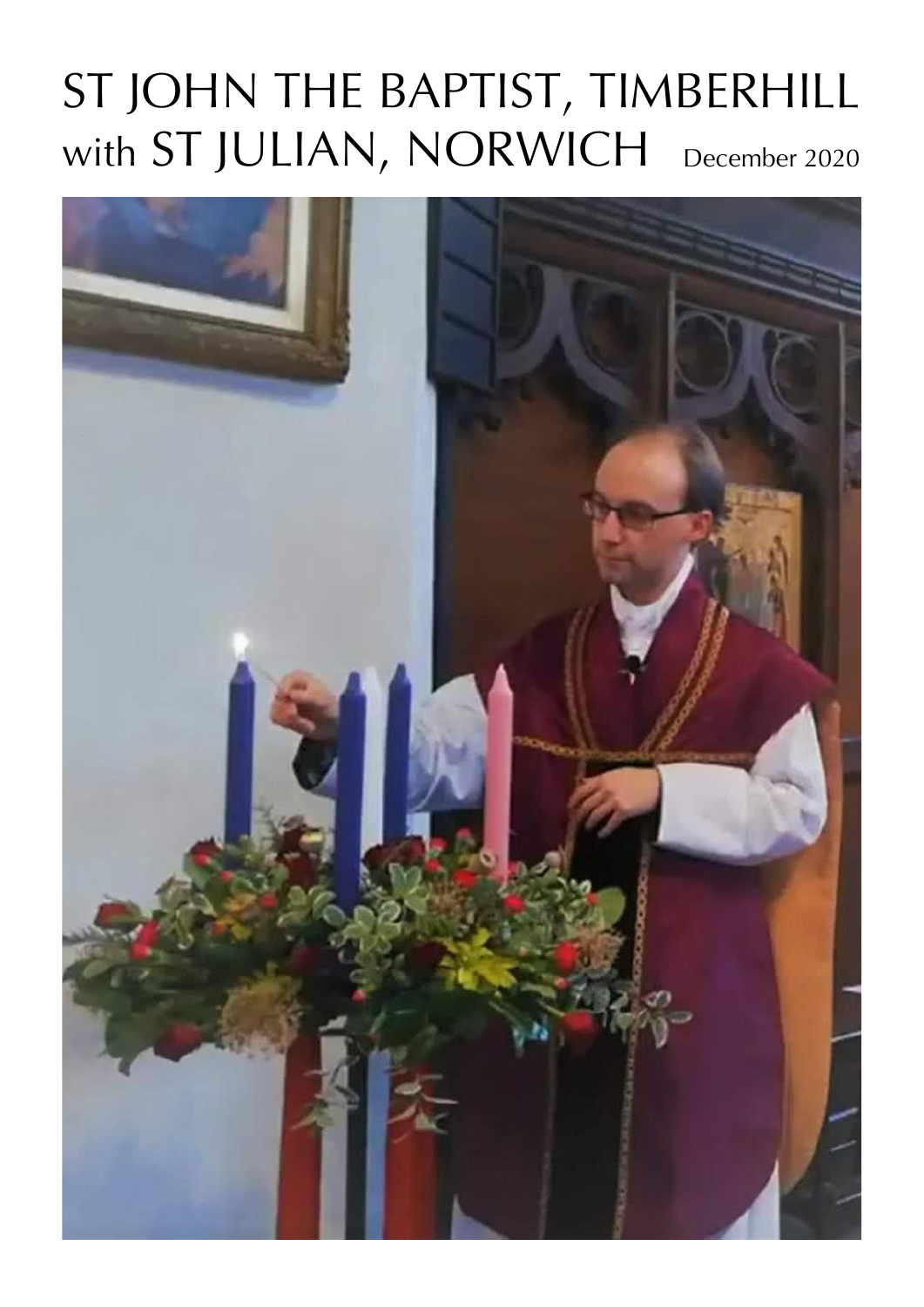# PARISH PEOPLE

| <b>Parish Priest</b>                      | <b>Fr Richard Stanton</b><br>The Rectory, 8 Kilderkin Way, Norwich NR1 1RD<br>01603 626104 • richard_stanton@btinternet.com |  |
|-------------------------------------------|-----------------------------------------------------------------------------------------------------------------------------|--|
|                                           | Fr Richard's rest day is Monday.                                                                                            |  |
| <b>Churchwardens</b>                      | <b>Shirley Buxton</b><br>32 Mansel Drive, Old Catton, Norwich NR6 7NB<br>01603 404438 • shirleypeterbuxt@btinternet.com     |  |
|                                           | Gudrun Warren<br>38 Lark Drive, Attleborough NR17 1NZ<br>01953 455146 · gudrun.warren@gmail.com                             |  |
| <b>PCC Secretary</b>                      | Liz Kilshaw                                                                                                                 |  |
| <b>PCC Treasurer</b>                      | Chris Bushnell                                                                                                              |  |
| <b>Gift Aid Secretary</b>                 | Michael Watson                                                                                                              |  |
| Organist                                  | Keith Buxton                                                                                                                |  |
| <b>Head Server</b>                        | John Foottit                                                                                                                |  |
| <b>Electoral Roll Secretary</b>           | Elizabeth Sutherland                                                                                                        |  |
| <b>Safeguarding Officer</b>               | <b>Shirley Buxton</b>                                                                                                       |  |
| Desember Compatible and a series of the C |                                                                                                                             |  |

#### **Deanery Synod representatives**

Liz Kilshaw, Rhys Lewis

#### **Parochial Church Council**

Mary Barnes-Clay, Fr Peter Barnes-Clay, Andrew Knights, Susan Snasdell, Elizabeth Sutherland, Melissa Symes, Nigel Waller

#### **Sidespeople**

Garret Cronin, Barbara Donnelly, Andrew Knights (*Senior Sidesman*), Michael Rayner, Wendy Rayner, Nichola Rose, Diane Sheen, Susan Snasdell, Dorothy Tinkler, Richard Tinkler, Stuart Tinkler, John Woodrow

#### **The Julian Centre** Rouen Road, Norwich NR1 1QT 01603 767380 • www.julianofnorwich.org The Centre is open on Mondays, Wednesdays, Fridays and Saturdays, from 10.30am to 3.30pm, between 4 and 23 December.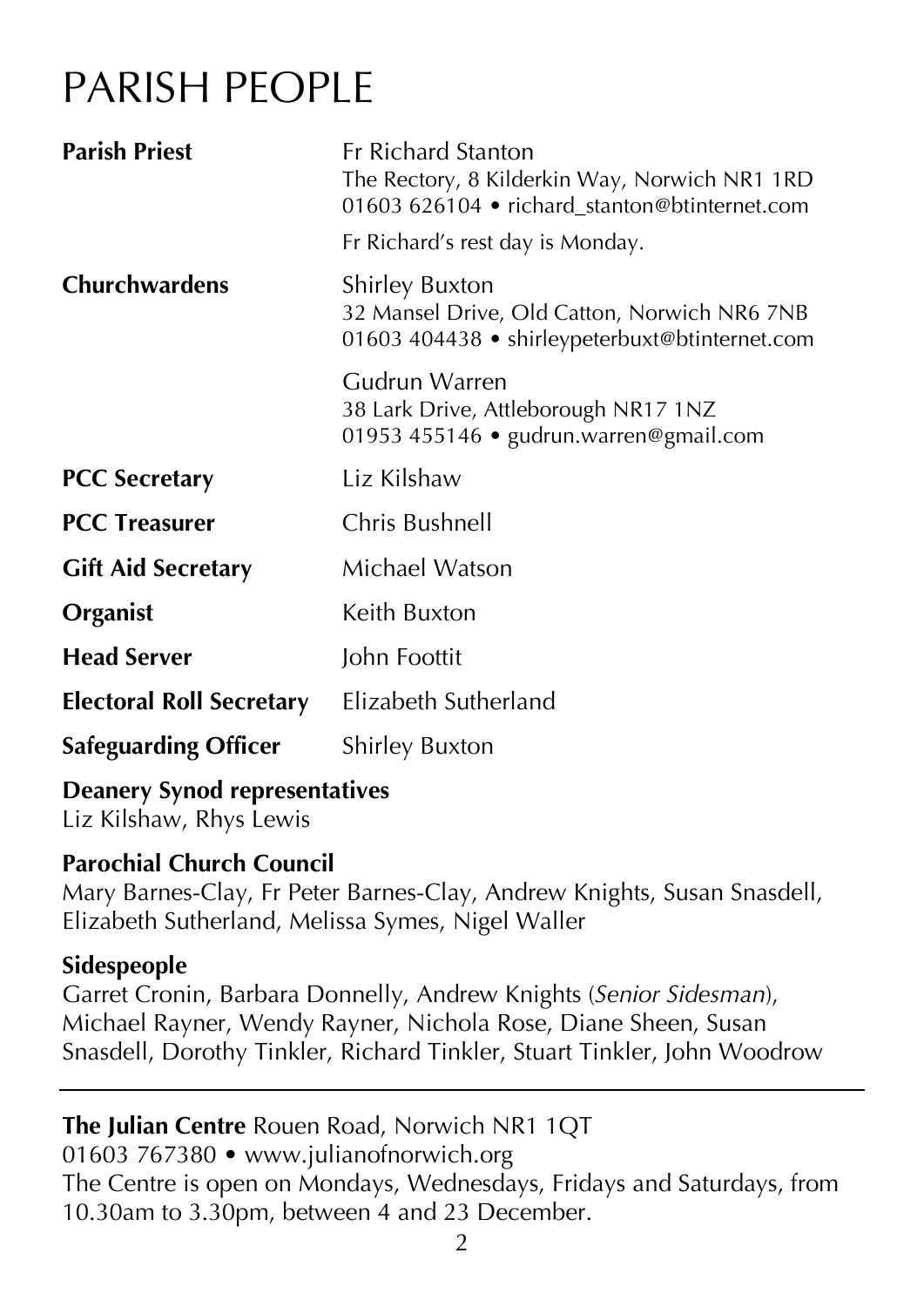### Prepare the way of the Lord!

# Dear Ments,

Advent is upon us, and 'startled at the solemn warning' we are given these weeks to deepen our attentiveness to the coming of the Lord – at Bethlehem in weakness and humility, in the life of his Church in Word and Sacrament, and on the Last Day as our Judge. There is a tremendous beauty and power to which a faithful keeping of these Advent days can open our eyes. Let us, with our patron John the Baptist, 'prepare the way of the Lord'.

Recognising that this work begins inside each of us, may I draw your attention to the times for Confessions before Christmas, printed on page 6… and to the programme of services from Christmas Eve to the Feast of the Epiphany (which we keep this year on its traditional date, January 6) on page 7. There are a number of changes because of the Coronavirus situation, which (viewed positively) gives us chance to experiment – though, in particular, we will miss the LGBT+ Carol Service and look forward to its return next year.

I deeply regret, too, that the present restrictions mean we won't be able to welcome 'all comers' to our popular Christmas services: if you want to be sure of a seat at the Midnight Mass or the Solemn Mass of Christmas Day (which is at St John's this year, so we can accommodate more people), you will need to book in advance via our website or, if you don't have internet access, by phoning the Rectory from Tuesday 8 December onwards. There may be space for people just to turn up, but to help us plan and to keep people safe, a booking system for these two services seems sensible.

There'll be extra Masses at 5pm at St John's on Christmas Eve (with music and the Blessing of the Crib, aimed particularly at children and families) and at 8am at St Julian's on Christmas morning. I hope this expanded programme will enable everyone to come to worship at the Christmas altar.

I wish you and yours a joyful and expectant Advent and, when it comes, a holy and peaceful Christmas.

3

Even so, come, Lord Jesus!

Your friend and parish priest,

Fr Kichan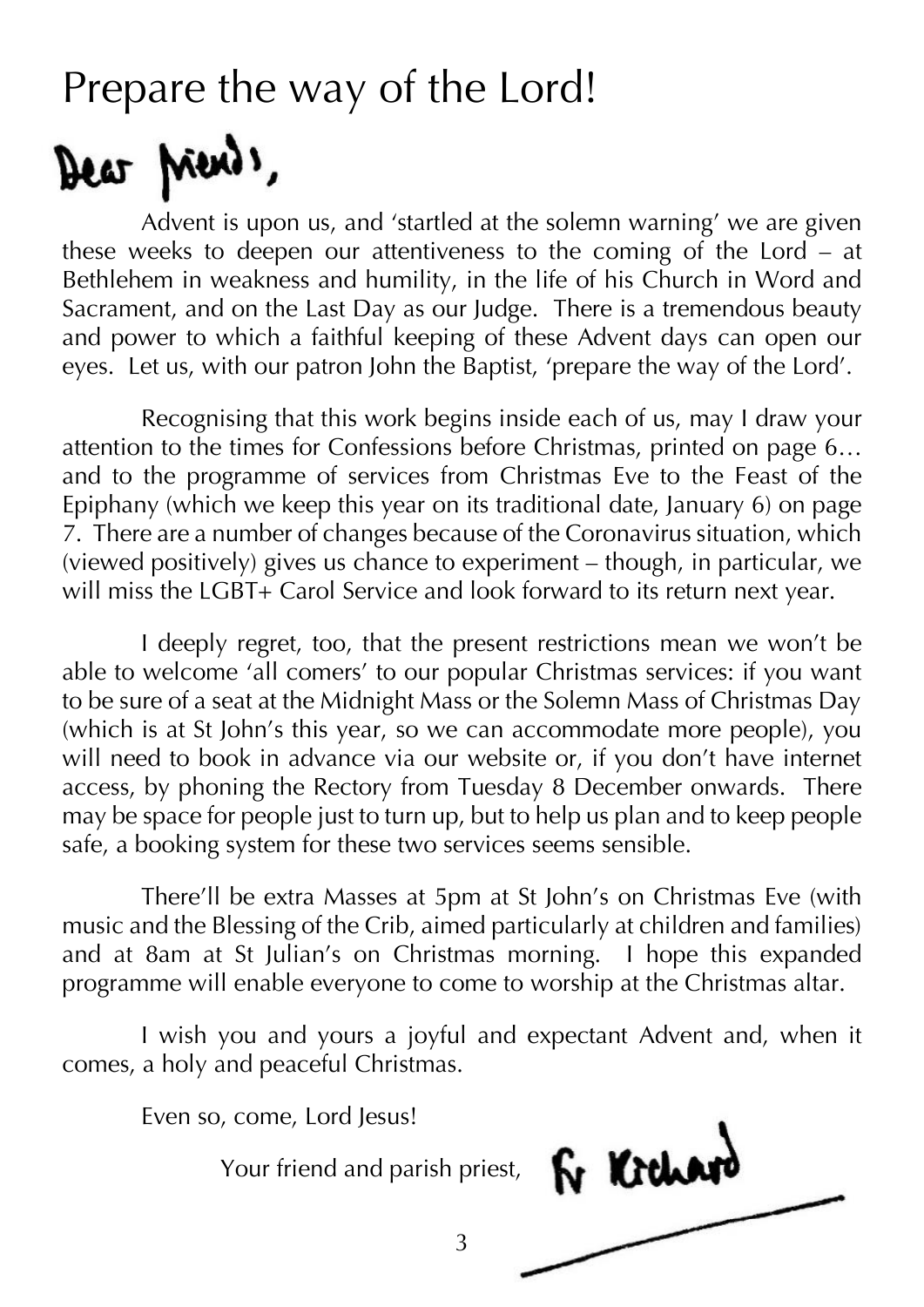# Advent 2020

#### **Advent reading group**

This Advent, join us online for two informal conversations about Tom Wright's latest book *God and the Pandemic*. This short and compelling book asks key questions about how we as Christians are to understand and live out our faith in the face of great suffering, and we will take as our basis its four main sections in two sessions on Zoom: **Wednesday 9 December and Wednesday 16 December**, both at 7.30pm. Copies of the book  $(E7)$  may be purchased from Fr Richard, though the sessions are open to all, whether you've had a chance to read it or not.

*Edwin Wilton-Morgan*



#### **Holy Hour and Benediction**

The Blessed Sacrament will be exposed in St John's **each Thursday in Advent** from 11am. A reading or suitable devotion begins the hour, and silent prayer and adoration follows. You are welcome to come and go during this time as you need to. Benediction is given at the end of the hour, and Mass follows at noon. In these days of rush and hurry, some stillness and calm in the presence of the Lord will be a gift to any of us – if we accept it.

#### **Advent stalls**

Stalls offering a variety of seasonal treats will be available in St John's after the Solemn Mass and after Benediction on **Sundays 6 and 13 December**. Come and buy! All proceeds go to church funds. Many thanks to Lynton Johnson for his hard work coordinating this popular annual fundraising effort.

### **Gaudete Sunday**

The Third Sunday of Advent, which is **December 13** this year, is often called 'Gaudete Sunday' because of its opening words in Latin ('Rejoice!'). As we eagerly anticipate the coming feast, the purple of Advent softens briefly to rose. As our guest preacher at the Solemn Mass, we look forward to welcoming **Canon Aidan Platten**, Precentor of Norwich Cathedral.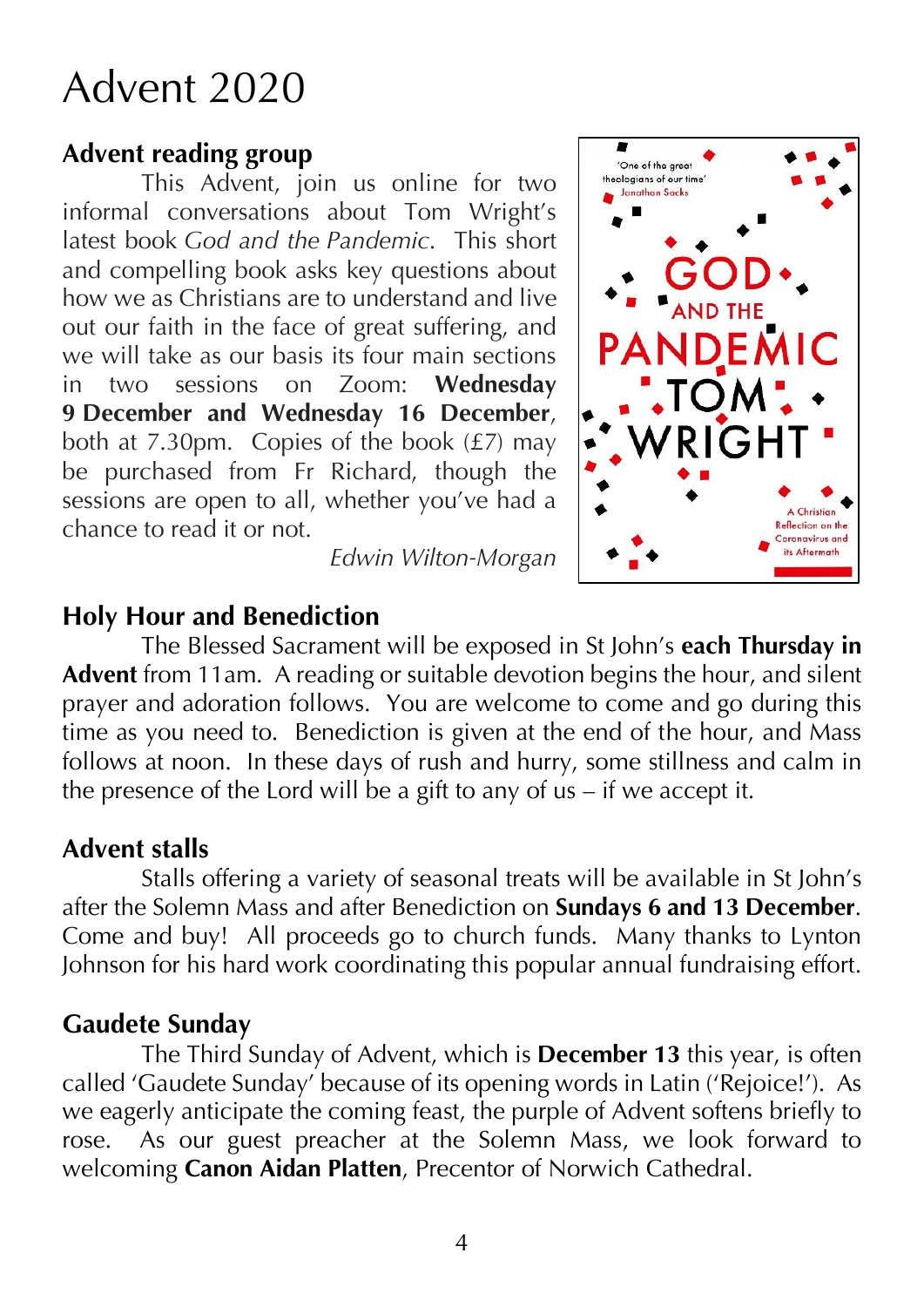#### **Rorate Mass**

The 'Rorate' Mass – so called because of its opening words which in Latin are 'Rorate caeli', and in English 'Drop down ye heavens from above' – is the Mass of our Lady in Advent celebrated by candlelight at dawn. Last year many people found this a powerful and moving part of their preparation for Christmas. This year's Rorate Mass will be offered at 8am on **Saturday 19 December** at St John's. You might then be able to have some breakfast in the city before coming back for…

#### **Pre-Christmas working party**

…to clean St John's and erect the Christmas tree. We welcome help on **Saturday 19 December** from 9am to 12 noon. Strong men and women to help put the tree up efficiently and safely are particularly needed, but there'll be a job for anyone with any time to spare! The Mass of the day follows at 12 noon.

#### **Christmas flowers**

**ifts towards the cost of the** Christmas flowers and decorations will be very gratefully received. You can give money to Lynton Johnson or Fr Richard, or send it to the Rectory. We also need and warmly welcome help with arranging the flowers at either of our churches: don't be shy! We'd love to hear from you. Grifts towards the cost of the<br>Christmas flowers and<br>decorations will be very<br>gratefully received. You can give

#### **Home Communions**

r Richard will be very pleased, where possible and with appropriate precautions, to bring the Blessed Sacrament to those unable to get to church at Christmas. Just get in touch with him to make a time. Steps will be taken to minimise the risk of virus transmission, and thus the length of the visit will be shorter than usual.



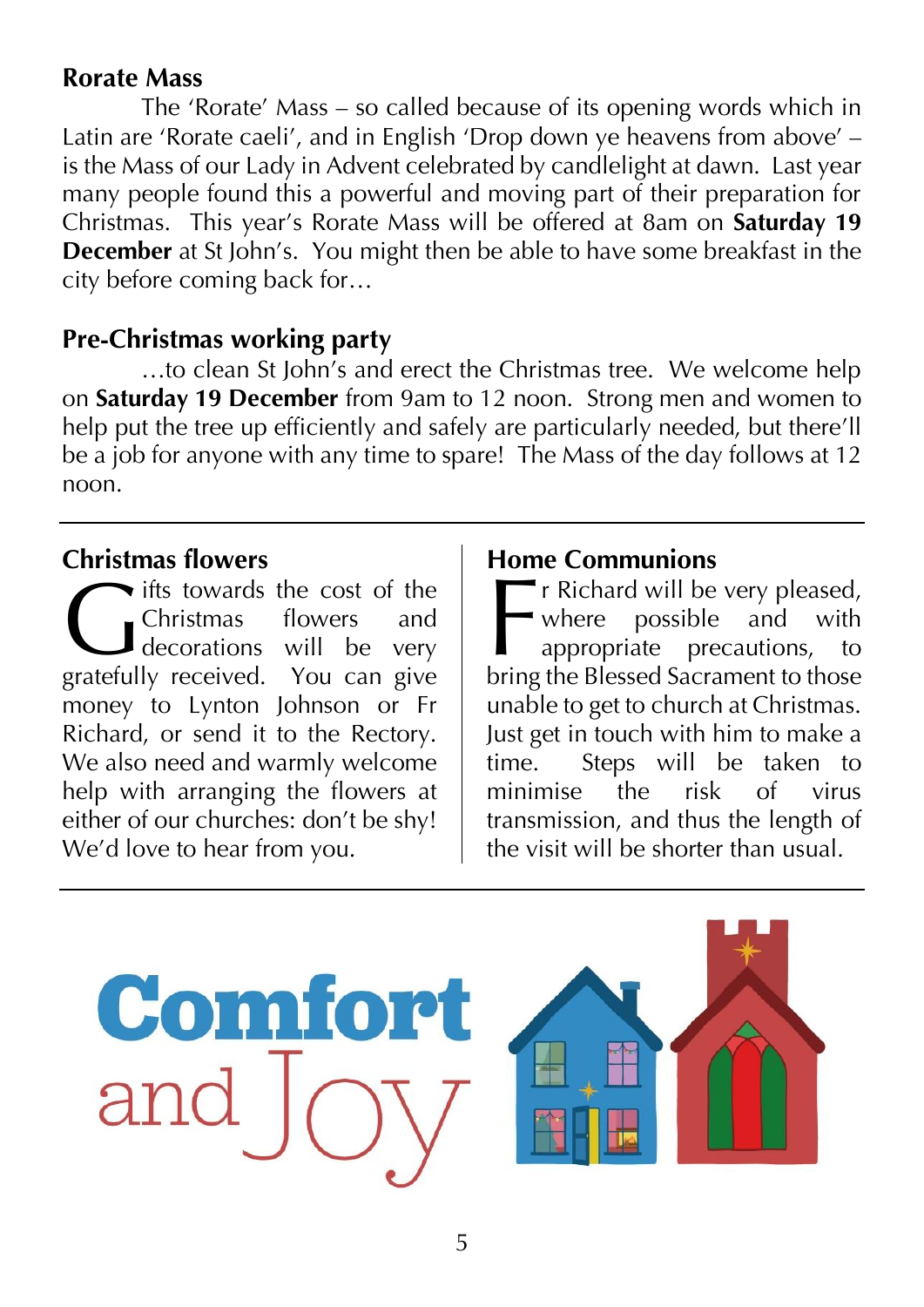# 'Let us each our hearts prepare'

### **An examination of conscience during Advent**

Sit quietly by yourself (maybe in church, or maybe at home) and turn over each question in your mind, honestly and dispassionately. You might like to keep a note of your thoughts so that, afterwards, you can take any actions you consider necessary.

Am I faithful to God and do I make time for prayer each day?

Do I participate as fully as possible in the sacramental life of the Church?

How far am I actively working on strengthening my relationship with God?

As far as lies in me, am I supportive of my family and friends?

How have the events of this extraordinary year changed me? Honestly, what do I think of that change?

Do I feel free to speak about God and my faith in him?

Do I let my family and friends know that they are loved, no matter what they may do?

Do I – *how* do I – share the good things I have with others? Am I generous?

What do I do to help others cope during difficult times?

Do I show respect to others? Am I jealous of what others have?

Do I ask others for forgiveness when I've wronged them?

Do I forgive others who have hurt me or do I hold a grudge?

Do I offer my time and talents to my community and my parish?

Does my life reflect my love for God?

### **Confessions before Christmas**

A priest will be in St John's to hear Confessions, give spiritual advice and pronounce the forgiveness of sins at the following times before Christmas:

| <b>Sunday 20 December</b>    | 5pm to 6pm                    | The Parish Priest                            |
|------------------------------|-------------------------------|----------------------------------------------|
| <b>Tuesday 22 December</b>   | 11am to 12 noon<br>5pm to 6pm | The Parish Priest<br>The Parish Priest       |
| <b>Wednesday 23 December</b> | 11am to 12 noon<br>5pm to 6pm | Fr Peter Barnes-Clay<br>Fr Peter Barnes-Clay |
| <b>Thursday 24 December</b>  | 11am to 12 noon               | The Parish Priest                            |
|                              |                               |                                              |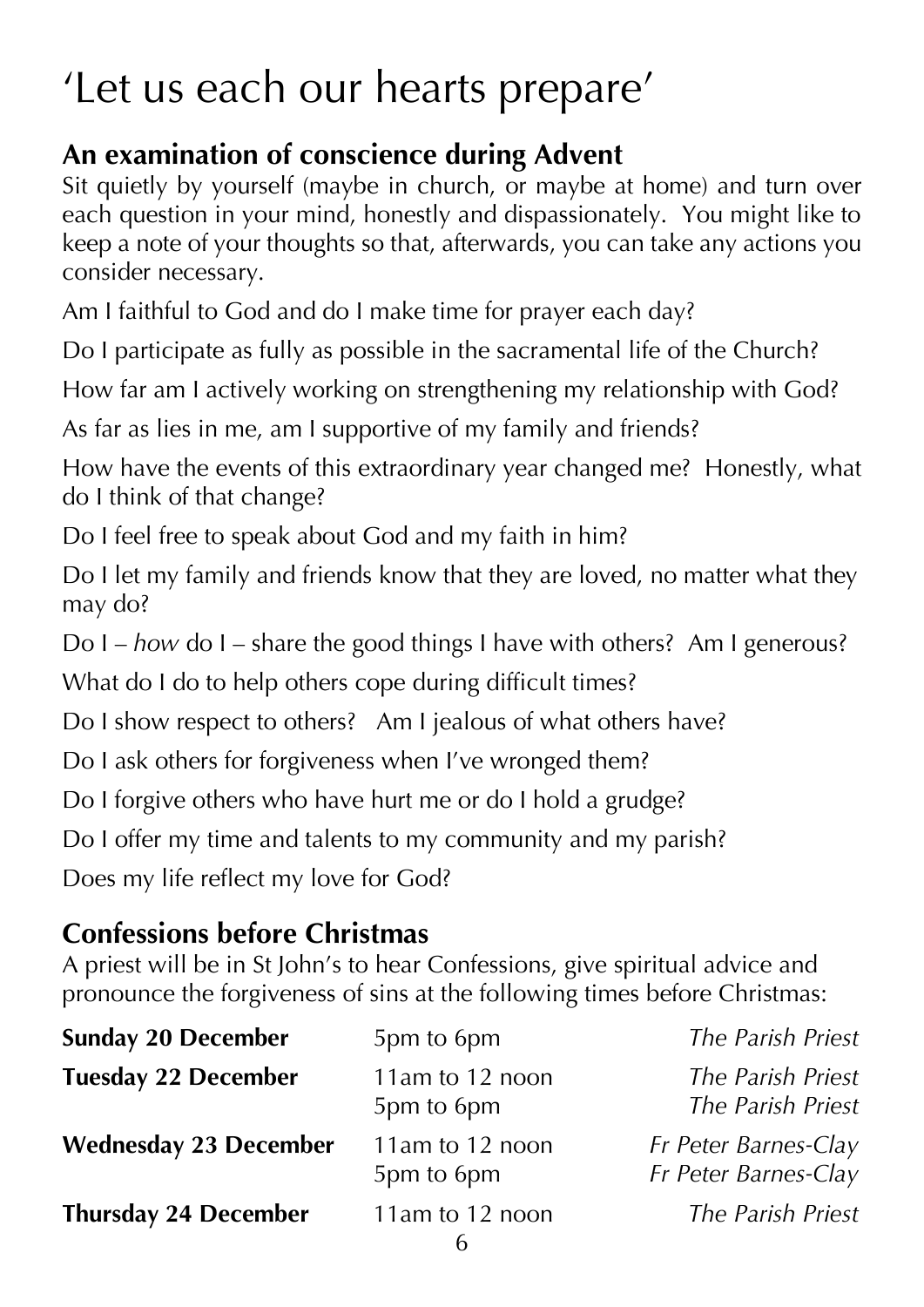# Christmas 2020

### **Thursday 24 December • Christmas Eve**

12 noon Low Mass: Last Mass of Advent (*St John's*) 5pm Mass with music and Blessing of the Crib, aimed particularly at children and families (*St John's*) 11.30pm **†** Midnight Mass and Procession (*St John's*) **Friday 25 December • The Nativity of Our Lord: Christmas Day** 8am Low Mass of the Dawn (*St Julian's*) 10am **†** Solemn Mass of the Day (*St John's*) 6pm Evening Prayer at the Crib (*St Julian's*)

#### **Saturday 26 December • St Stephen, Deacon and First Martyr**

12 noon Low Mass (*St John's*)

### **Sunday 27 December • Sunday in the Octave of Christmas**

9am Low Mass (*St Julian's*) 11am Solemn Mass (*St John's*) 6pm Evening Prayer at the Crib and Benediction (*St John's*)

### **Monday 28 December • The Holy Innocents**

10am Low Mass (*St Julian's*)

### **Tuesday 29 December • St John, Apostle and Evangelist** (*tr.*)

12 noon Low Mass (*St John's*)

### **Friday 1 January • Mary, the Holy Mother of God**

11am Mass for New Year's Day (*St John's*)

### **Sunday 3 January • Second Sunday of Christmas**

- 9am Low Mass (*St Julian's*)
- 11am Solemn Mass (*St John's*)
- Preacher: Fr Jack Branford, Chaplain of Gresham's School, Holt 6pm Choral Evensong and Benediction (*St John's*)

### **Wednesday 6 January • Feast of the Epiphany**

| 10am   | Low Mass $(St$ Julian's) |
|--------|--------------------------|
| 7.30pm | Solemn Mass (St John's)  |

To be sure of a seat at services marked **†**, book at **www.stjohnstimberhill.org** from Tuesday 8 December or, if you don't have internet access, phone the Rectory: **01603 626104**. We may not be able to accommodate those who haven't booked.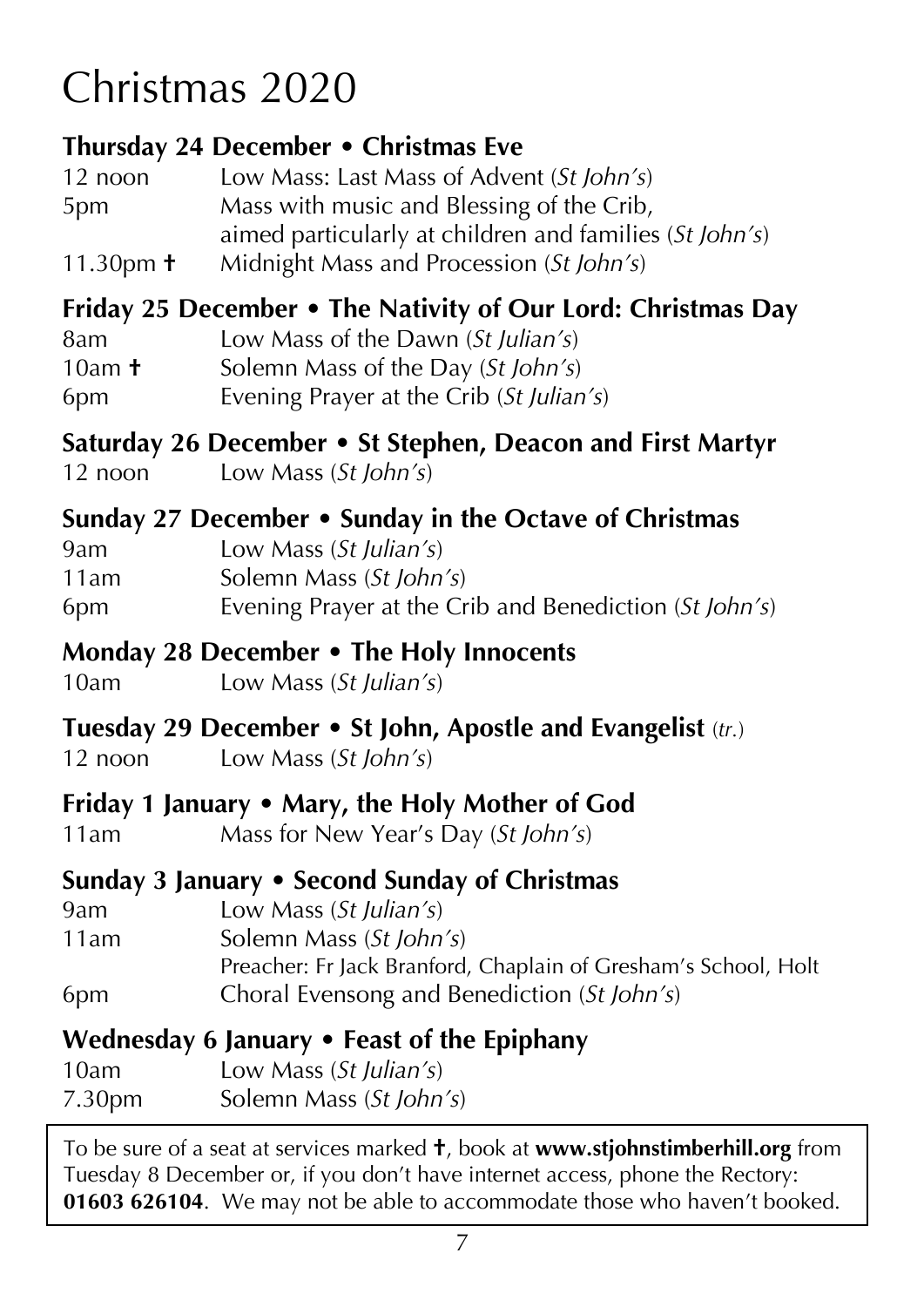# From the Parish Registers

#### **Communicants and collections**

|                           | Sunday                   | Weekday         | Collection |
|---------------------------|--------------------------|-----------------|------------|
| Week beginning 1 November | 66                       | 75 +            | £350.00    |
| 29 November               | $\overline{\phantom{a}}$ | 27 <sup>†</sup> |            |

† *Owing to Government restrictions, there were no public services from Thursday 5 November until Wednesday 2 December.*

*The collection figure above does not include the amount given by standing order, which averages £2,850 a month.*

### **Funerals and committals**

*'Lord all-pitying, Jesu blest: grant them thine eternal rest'*

- 2 December Clifford James Cecil HYATT, aged 92
- 4 December Bernice Ivy ALLEN, aged 92

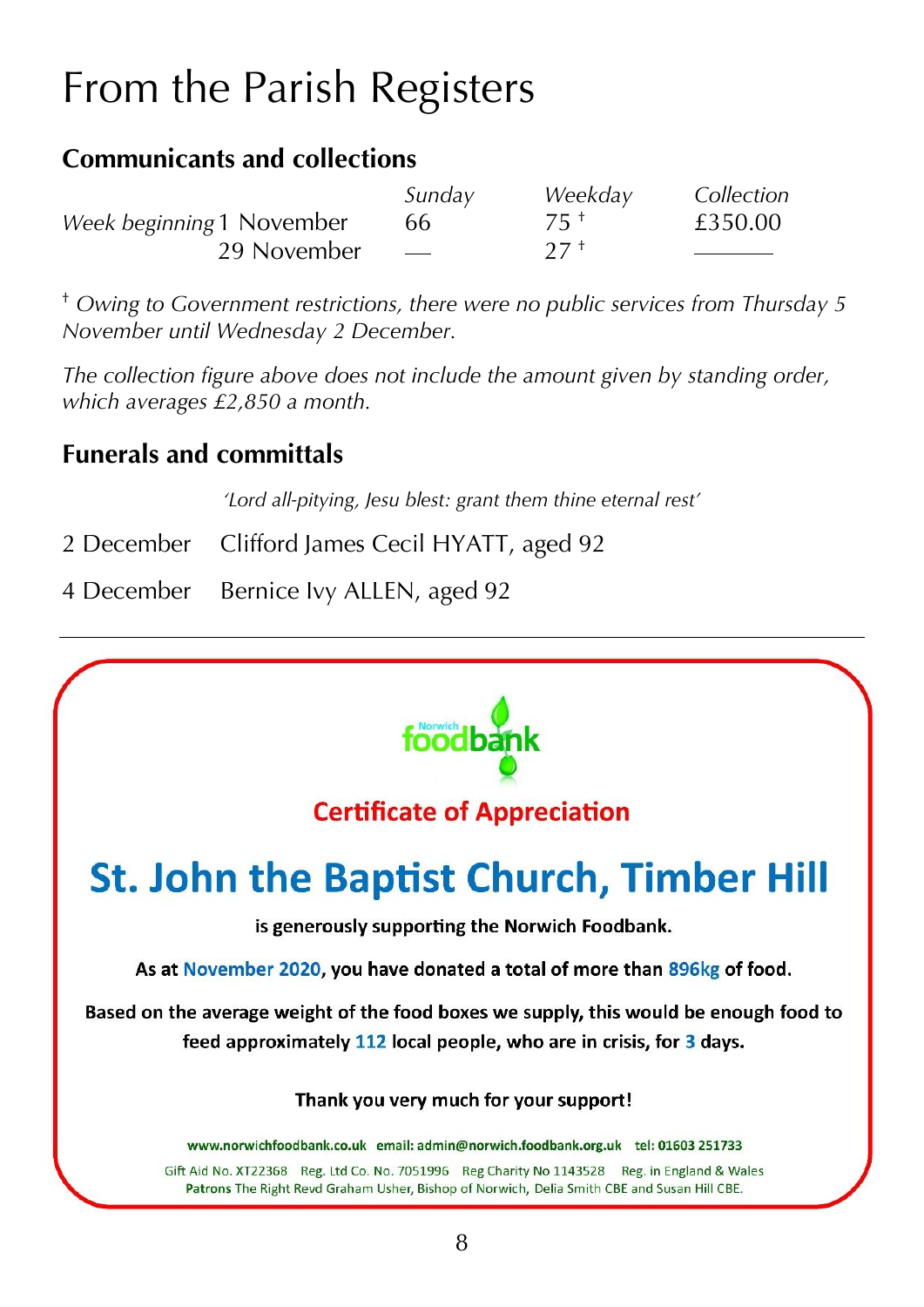### Parish notes

#### **Lockdown II**

At least, during the second lockdown which dominated November, we were able to keep our **churches open every day**, and it was good to see people making use of them for prayer and quiet. **Exposition of the Blessed Sacrament** for a couple of hours twice a week offered a particular focus for silent prayer, intercession and adoration. Encouraged and aided by our ordinand Edwin Wilton-Morgan, we were able to broadcast **Low Mass live** from St John's Timberhill on our Facebook page each Sunday, and many people seem to have appreciated this connection with the worship being offered in their parish church and the opportunity for us to pray together as a 'virtual' community, united in the spirit if separated in the body. Each Friday during the lockdown there was also a lively **Church Family coffee morning** on *Zoom*, when the conversation covered a vast array of topics and Fr John Fellows suggested we might well have borrowed the old strapline from the *News of the World*: 'All human life is here.'

### **Churchwardens and PCC**

**Shirley Buxton and Gudrun Warren** will be admitted as Churchwardens of our Parish during the Solemn Mass on **Sunday 6 December:** please pray for them and give them your practical support as they serve our Church Family. Their contact details appear in the inside cover of this Newsletter.

The office of Churchwarden is an ancient and venerable one in the Church of England, whose canon law states: 'The Churchwardens when admitted are officers of the bishop. They shall discharge such duties as are by law and custom assigned to them; they shall be foremost in representing the laity and in co-operating with the incumbent; they shall use their best endeavours by example and precept to encourage the parishioners in the practice of true religion and to promote unity and peace among them. They shall also maintain order and decency in the church and churchyard, especially during the time of divine service.'

Together with the PCC, the Churchwardens have a vital role in the leadership of our Church Family. Our **PCC** will next meet on **Tuesday 8 December** after the evening Mass.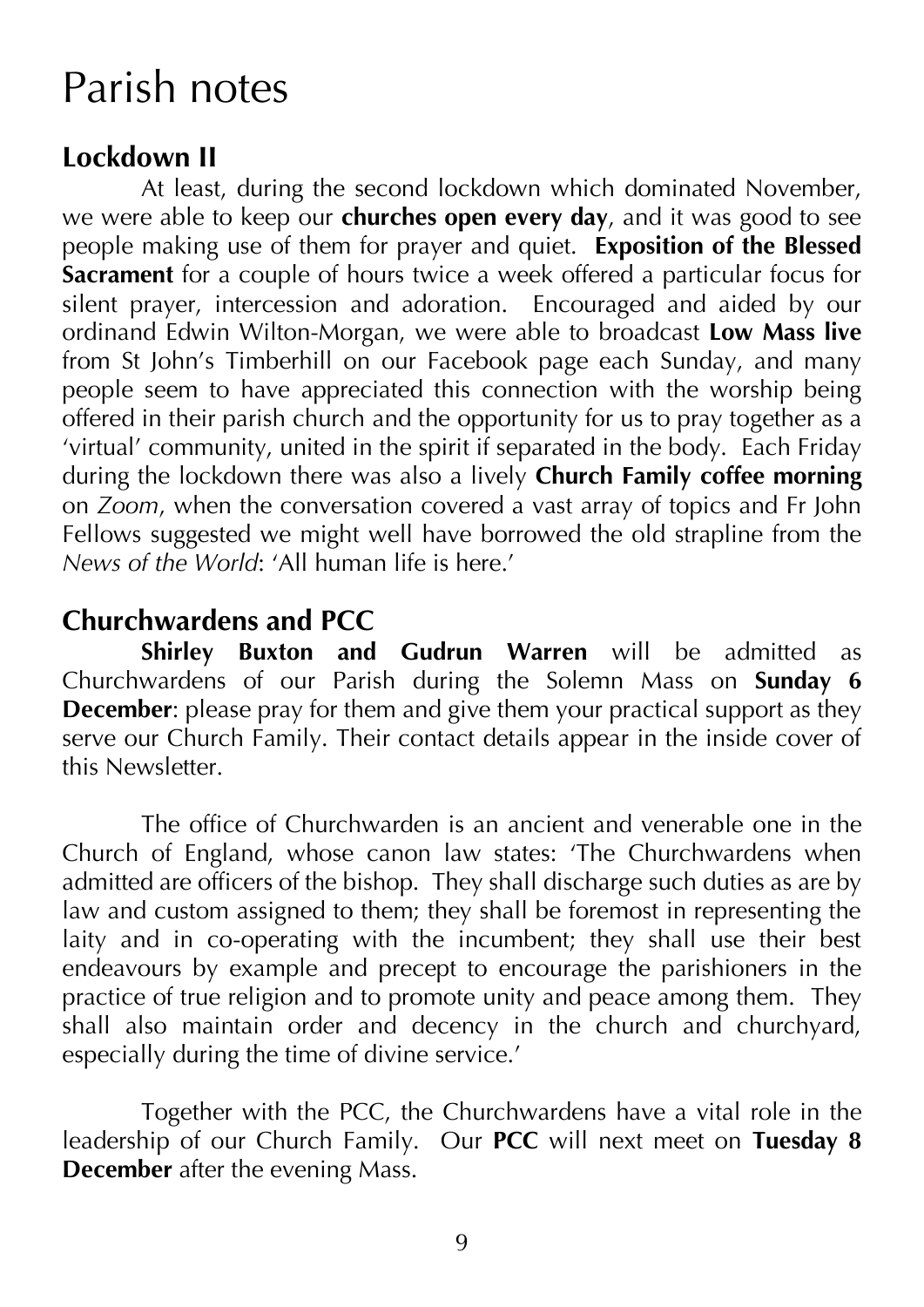# December 2020

Tue Advent Feria

 Wed Advent Feria *Public worship resumes today* St Francis Xavier Fri St John of Damascus Sat Advent Feria Sun **The Second Sunday of Advent** Mon St Ambrose Tue **The Immaculate Conception of the BVM** 12 noon & 7pm LM<br>9 Wed Advent Feria Advent Feria Thu Advent Feria Fri Advent Feria Sat Advent Feria Sun **The Third Sunday of Advent** (Gaudete) 14 Mon St John of the Cross Tue Advent Feria Wed Ember Day Thu Advent Feria (O Sapientia) Fri Ember Day (O Adonai) Sat Ember Day (O Radix Jesse). 8am Rorate Mass; 12 noon LM Sun **The Fourth Sunday of Advent** (O Clavis David) 21 Mon Advent Feria (O Oriens) 22 Tue Advent Feria (O Rex Gentium) Wed Advent Feria (O Emmanuel) 24 Thu Christmas Eve 12 noon Last Mass of Advent; 5pm Vigil Mass; 11.30pm Midnight Mass Fri **THE NATIVITY OF OUR LORD: CHRISTMAS DAY** 8am Mass of the Dawn; 10am Solemn Mass of the Day Sat **St Stephen, Deacon, First Martyr** 12 noon LM Sun **Sunday in the Octave of Christmas** Mon **The Holy Innocents** 10am LM Tue **St John, Apostle & Evangelist** 12 noon LM Wed **in the Octave of Christmas** 10am LM Thu **in the Octave of Christmas** 12 noon LM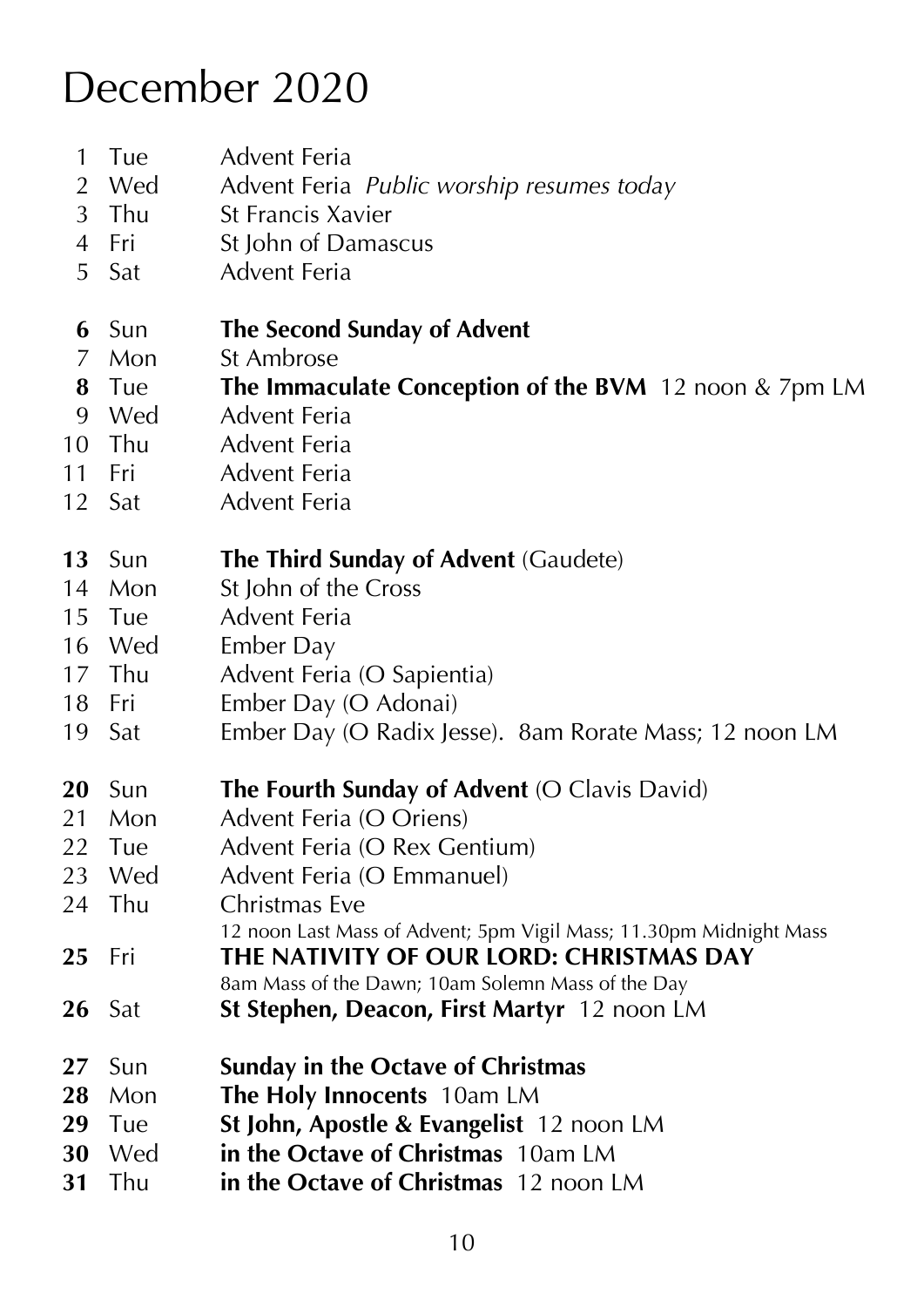# We pray for…

| Those living with HIV/AIDS                              | $\mathbf{1}$     |
|---------------------------------------------------------|------------------|
| All churches resuming public worship from today         | $\overline{2}$   |
| Migrants and refugees (Day of special prayer)           | $\overline{3}$   |
| Church artists                                          | $\overline{4}$   |
| All suffering from Coronavirus or its effects           | 5                |
| <b>Our Parish and People</b>                            | 6                |
| Norman and Graham our Bishops                           | $\boldsymbol{7}$ |
| Thanksgiving for our Lady, full of grace                | ${\bf 8}$        |
| Friends of Julian of Norwich                            | 9                |
| Deeper devotion to the Eucharist                        | 10               |
| The Covid-19 vaccination programme                      | 11               |
| The shops and businesses of our parish                  | 12               |
| <b>Our Parish and People</b>                            | 13               |
| Those struggling with spiritual darkness                | 14               |
| Year's Minds for December                               | 15               |
| Ordinands                                               | 16               |
| The homeless and all who support them                   | 17               |
| An increase in vocations to the Priesthood              | 18               |
| The Shrine of our Lady of Walsingham                    | 19               |
| <b>Our Parish and People</b>                            | 20               |
| Penitents and confessors                                | 21               |
| Those working over Christmas                            | 22               |
| Those separated from loved ones this Christmas          | 23               |
| That we may be ready to meet him when he comes          | 24               |
| Our Parish and People: Thanksgiving for the Incarnation | 25               |
| <b>Persecuted Christians</b>                            | 26               |
| <b>Our Parish and People</b>                            | 27               |
| Abused and suffering children                           | 28               |
| The lonely                                              | 29               |
| Peace in the Holy Land                                  | 30               |
| Thanksgiving for the blessings of 2020                  | 31               |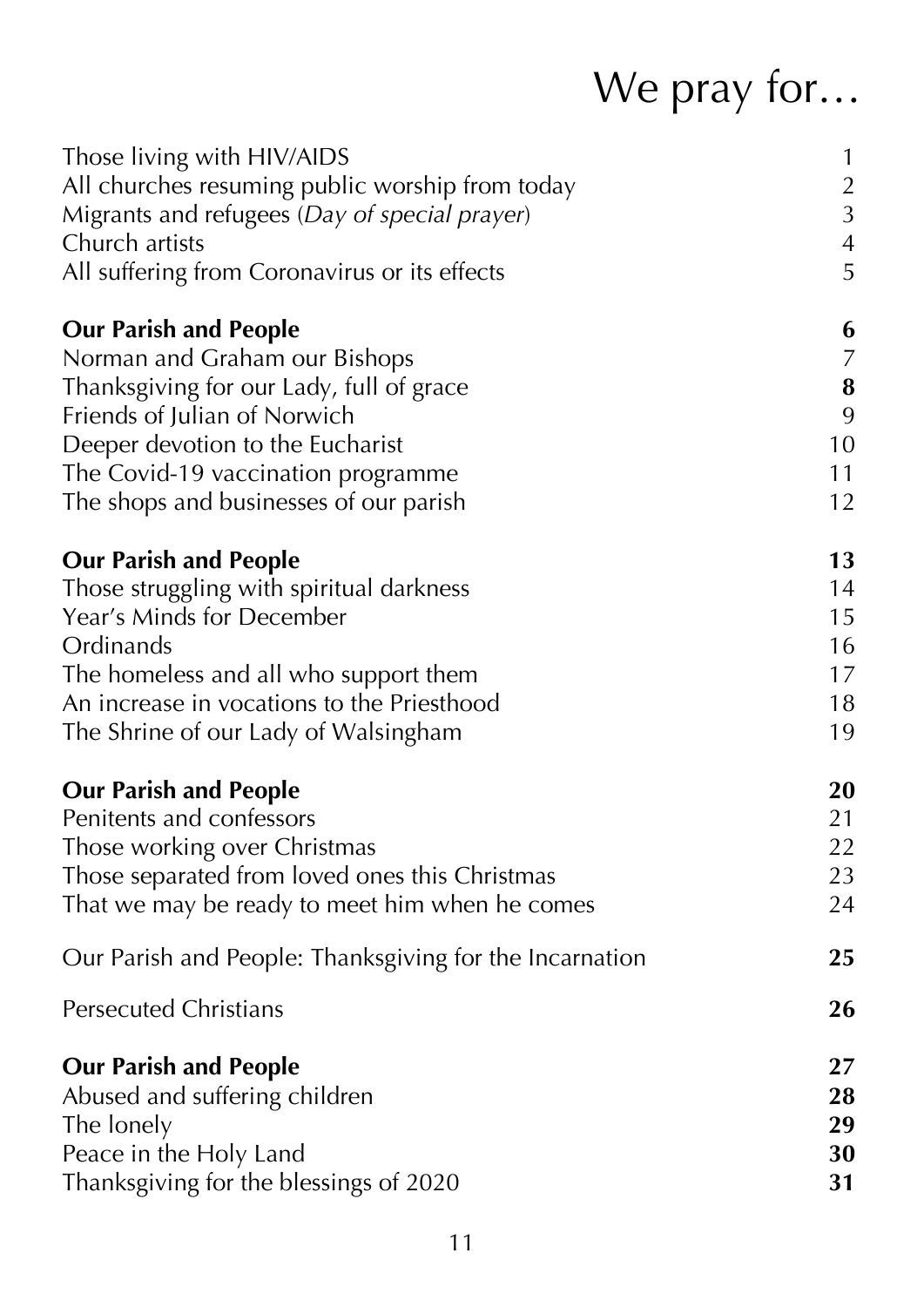# The Invitation

**illions of people were in lockdown when the invitation came. For** thousands upon thousands it gave a glimmer of hope, an envelope fluttering onto the door mat. Some saw 'Special Invitation' **Example 11** illions of people were in lockdown when the invitation came. For thousands upon thousands it gave a glimmer of hope, an envelope fluttering onto the door mat. Some saw 'Special Invitation' emblazoned with gold would be stupid enough to send an invitation at a time when socializing was so restricted and when so many people were being told to stay at home? They ripped up the invitation and threw it in the bin. Most, however, opened the envelope.

Inside was a card embossed with the most amazing design. Its pearly surface had a soft glow, creating a rather ethereal quality. This was too much for some recipients and they tossed the invitation onto the fire. There were, however, many who delighted in the splendour of the card and read the message. It was rather like the first Pentecost when the apostles spoke and people of every nationally understood the words being spoken, only this time it was the written word, clear for everyone of every tongue, to read.

They read the words but hundreds failed to understand the message. It perplexed them, for it spoke of things alien in their materialistic world. They consigned the invitation to the scrap-paper pile and soon it was hidden under a mountain of junk mail.

Other readers, fascinated by the message, were puzzled. They thought it might be important but had other things to think about at that moment, so they put it in the pending tray intending to look at it later. As time passed, with so much to do, it lay there forgotten.

For those who opened the invitation and read it with expectation, they were not disappointed. It announced the birth of a baby. This was good news and it brought a smile to many a face that bore a furrowed brow. They'd found life hard during Covid times, surrounded by death and illness, deprivation or loneliness, but now they were invited to meet a very special baby. He was heralded as a 'Mighty Counsellor and Prince of Peace.' They were invited to celebrate this 'Joy to the World.'

Some people were dismayed to discover the invitation was for Christmas Day. They ripped the card into tiny pieces and threw the pieces into the air. The fragments fell like snow and any fleeting interest quickly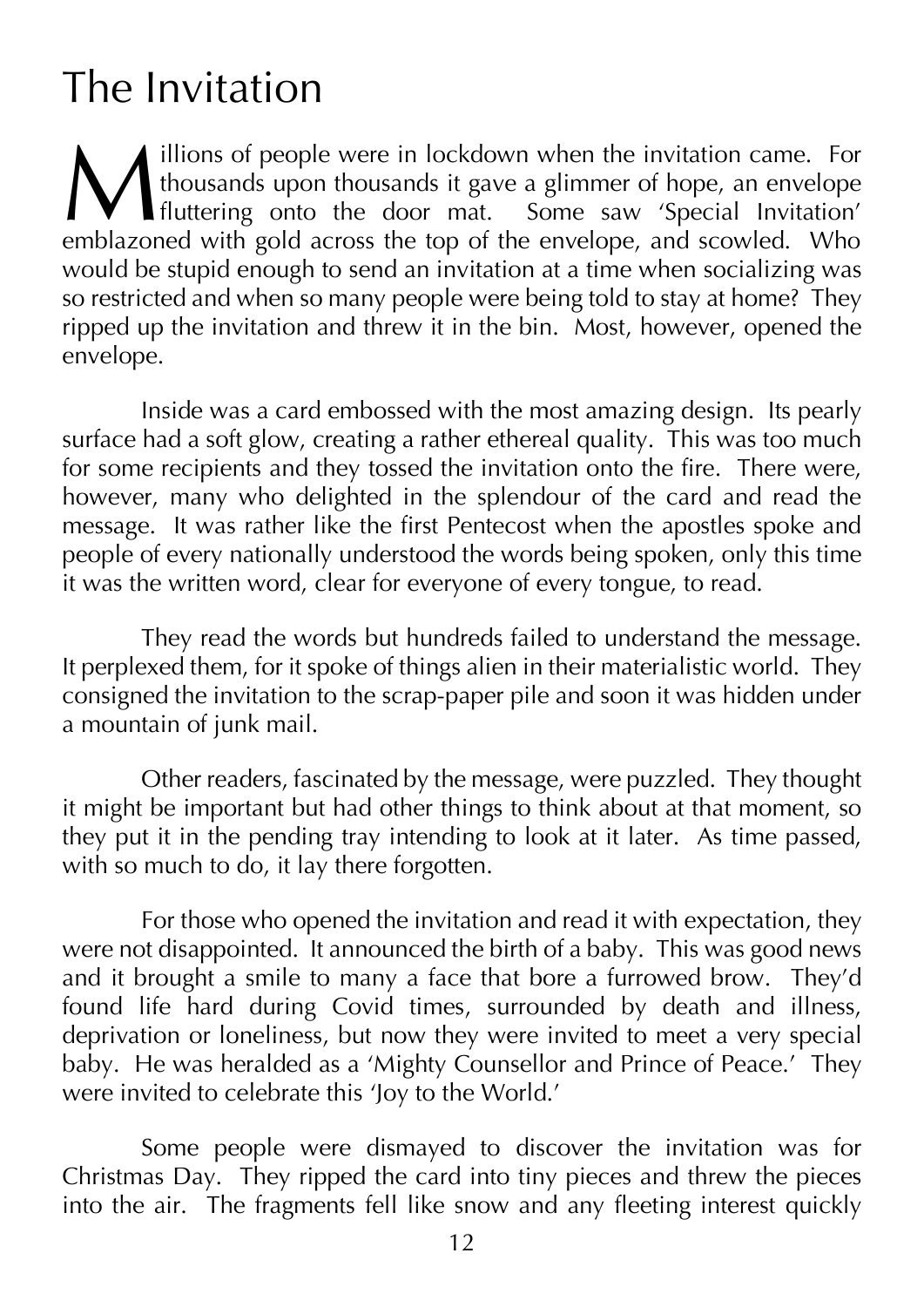melted away. These people turned to catalogues, selecting superfluous gifts to send to friends and family before turning to cook books to select recipes for a Christmas Feast. They were keen to compensate for the effects of the dreaded virus that kept them from their usual round of partying with friends and attending extended family gatherings.

There were, however, people who were considering the invitation seriously. They had wonder in their eyes and excitement stirred in their hearts. Before their eyes unfolded a vision that took them beyond words. They accepted the invitation and stepped in. Each honoured guest in turn had the new born child placed in their arms. The baby was wrapped in a flowing blanket of endless love. As they gazed down upon the tiny wonder, the blanket enveloped them also, holding them securely together with the Christ child. Peace entered their heart and tears of joy flowed down their cheeks, splashing onto the baby's head as in baptism. Deep in their soul they knew that past hurt and sin was being washed away. Hope swept in to fill the void.

Mary reached out for Jesus and cradled him. She smiled at each the guests with a smile of joy and acceptance. Suddenly they became aware of each other and that they were all of one family. Angelic light illuminated the heavens and angel voices sang out with psalms of praise. All the guests together with the Holy Family were held in the hands of the Creator, all resting safely in the loving arms of God the Father.

*Shirley Buxton*



*The Crib in St John's, Christmas 2019*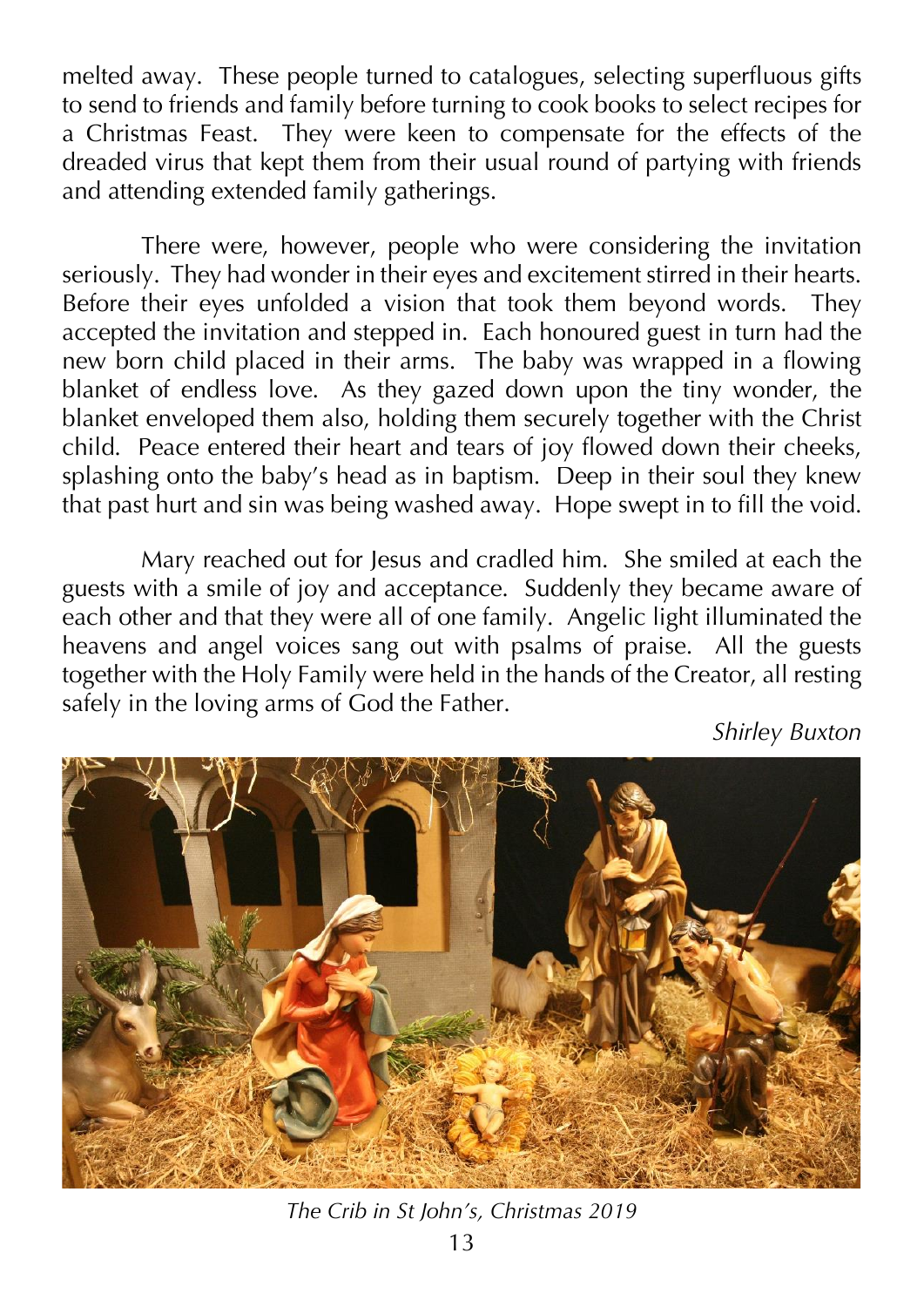# Two letters for each of us

A Sermon preached by Fr Richard Stanton, Parish Priest, at the Solemn Mass on All Saints' Day:

1 November 2020

*Lections* Revelation 7.2-4, 9-14: *I saw a huge number, impossible to count* I John 3.1-3: *We shall be like him because we shall see him as he really is* St Matthew 5.1-12: *How happy are the poor in spirit*

#### **'Think of the love that the Father has lavished on us, by letting us be called God's children; and that is what we are.'** (*I John 3.1*)

ho are these, like stars appearing?' One after another today, the eye picks them out as it peers upwards with the Seer St John the Divine, looking to that 'huge number, impossible to count' – Mary, John, Peter, Augustine, Ambrose, Francis, Catherine, Benedict, Teresa, Maximilian, Edith... 'Do you know who these are, and where they have come from?' They have come from among us – ordinary people like us who dared to open themselves fully to the power and activity of the Spirit of God working within them, that same Spirit by which Christ was raised from the dead and who gives life to our mortal bodies too. All Saints' Day is, if you like, the other side of the coin of Pentecost: the Spirit of the Risen Lord has been poured out, filled the whole world, and has brought harmony where there was confusion, peace where there was division, understanding where there was bewilderment, and has gathered into one the scattered children of God. 'W

Today's great celebration sets before our eyes the vast treasury of spiritual power which is ours, the panoply and phalanx of the saints who stretch out in indescribable splendour around the throne of the Lamb, each of them shafts of his own radiance, his pure white light striking the prism of the created order and refracting into the technicolour glory and myriad diversity of the saints.

When they go marching in, we love to sing, 'I want to be in that number!' But can we really believe it? To be sure, we can know, intellectually, that people long ago, far away (or even near to home) seemed to cooperate with God in particularly striking ways to initiate and advance among us his reign of justice, mercy and peace. To be sure, we know that didn't always make them popular (indeed, very rarely), or the kinds of people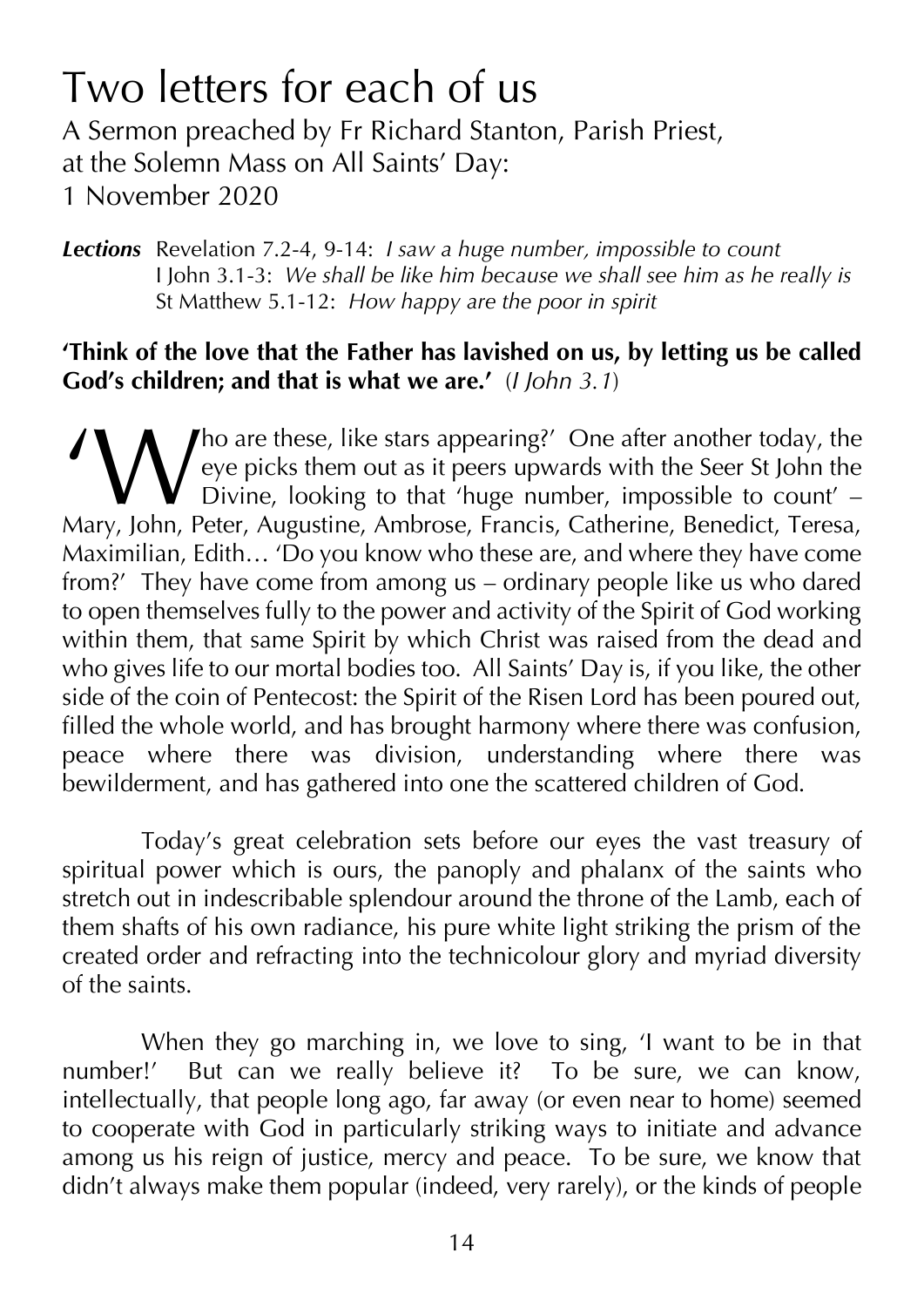who would fit in easily around your meal table. And we know the Lord must have loved them, since they left all things for his sake and so, the Gospel assures us, have received a hundredfold and inherited eternal life.

But can we really believe in that same love for ourselves? It is too hard, too fearful, too implausible to imagine that the God whom the heaven of heavens cannot contain, who created the streaming galaxies and all their works – it is too fantastic to believe that he might have a purpose and a plan for *me*, and not just a purpose and a plan (like you might have a purpose for some leftovers in your fridge) but a deep, abiding, burning love – that he loved *me* before ever he made me and knew what *I* was called to be, what *you* were called to be, that there is some unique part you are to play which nobody else has played nor even can play, that regardless of my productivity or my sin or my doubt he loves *me*. That, can I really believe?

So St Paul, dead and gone but alive to us in the communion of saints and the power of the Resurrection, writes to the Ephesians, and prays the same prayer for us: 'I pray that the God of our Lord Jesus Christ, the Father of glory, may give you a spirit of wisdom and revelation as you come to know him, so that, with the eyes of your heart enlightened, you may know what is the hope to which he has called you, what are the riches of his glorious inheritance among the saints.'

What matters is not how much money you own, or what kind of home you have, or how educated you are: what matters is how you live and we, here, on Timberhill and St Julian's Alley, are in the business of making saints. We want everyone who comes here to know and to understand that they are called to be a great saint, and people spend vast amounts of time and money in this world trying to get letters to put after their name in order to validate or prove or confirm their worth – BA, PhD, MSc, OBE – while there's only two letters we should be looking for, and they actually go in front of our name: 'ST'.

And they are already ours, in Christ, because in him the Father has lavished such love on us that we can be called God's children, and when he is revealed we will be like him, for we will see him as he really is. All we must do is recognise that the letters are there already, given to us as to all who have overcome in the great tribulation, and the work of our Christian life is to dust off, as we cleaned and polished this church yesterday, the accumulated grime which hides those two letters 'ST' from our sight and makes us doubt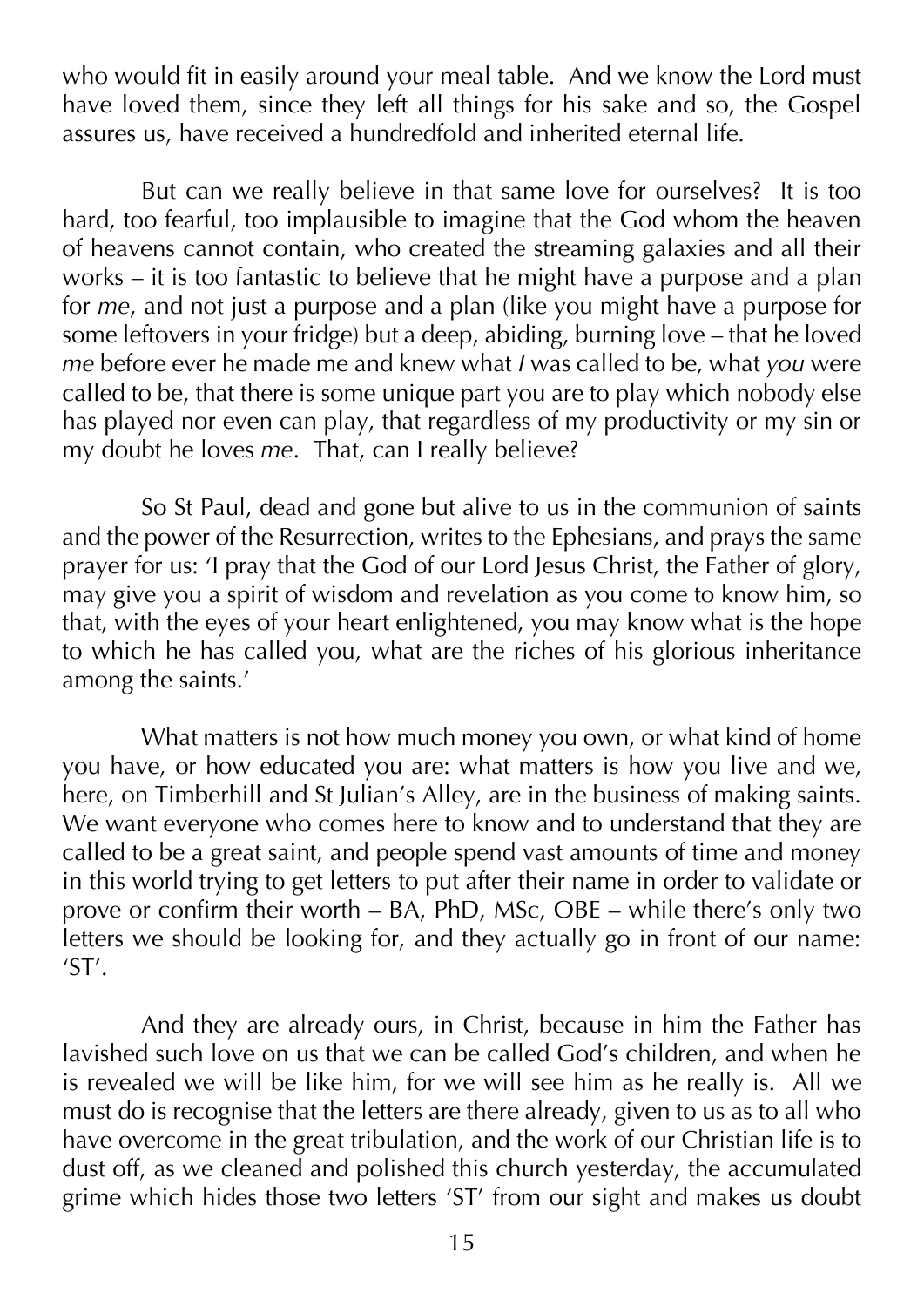that all things are possible to those who love God, who are called according to his purpose.

Highfalutin piety, you might think. I was out to lunch at a friend's house two weeks ago and saw one of those cans of squirty cream; it said on the front, 'Professional nozzle.' I wonder what a 'professional nozzle' is? Is this sermon the application with a professional nozzle of frothy cream, insubstantial and rapidly fading, to the dullness and tepidity of our daily life and our wavering faith?

No. There are no saints who were not forged in the fire of adversity, no saints whose sanctity was not wrought and tested and refined by bitter experience and struggle. One twentieth century saint, who believed that everyone is called to holiness and that ordinary life can result in sanctity, expressed it like this: 'Let's not deceive ourselves: in our life we will find vigour and victory, and depression and defeat. This has always been true of the earthly pilgrimage of Christians, even of those we venerate on the altars. Don't you remember Peter, Augustine, Francis? I have never liked biographies of saints which naively – but also with a lack of sound doctrine – present their deeds as if they had been confirmed in grace from birth. No: the true life stories of Christian heroes resemble our own experience; they fought and won; they fought and lost. And then, repentant, they returned to the fray.'

So every saint whom we celebrate in glory today can make their own, as can we, these words from the sixty-sixth psalm: 'Thou, O God, hast proved us: thou also hast tried us, like as silver is tried. Thou broughtest us into the snare: and laidest trouble upon our loins. Thou sufferedst men to ride over our heads: we went through fire and water, and thou broughtest us out into a wealthy place... O come hither, and hearken, all ye that fear God: and I will tell you what he hath done for my soul.'

From this great cloud of witnesses, who have lost themselves in God and can tell us all he has done for them, we are not 'socially distanced'. There is no true social distancing for Christians who believe, as we profess every time we say the Creed, in 'the communion of saints', the interdependent and mutually-indwelling fellowship of faith, hope and charity which death is powerless to break and which is charged into life by the Risen Lord who calls us by name and makes us his own.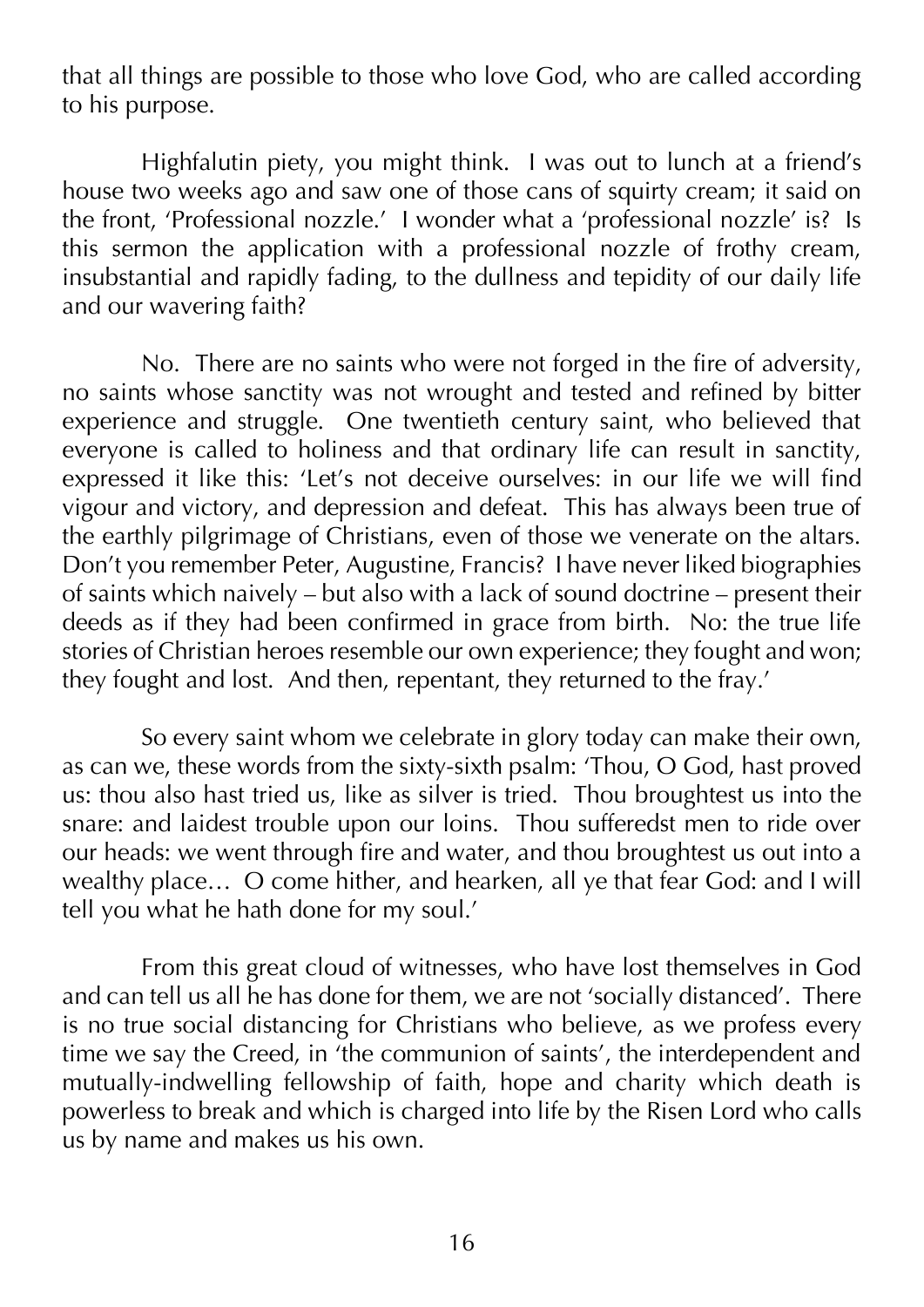The family resemblance which marks us out as fellow heirs with the saints is the prototype and pattern for the Kingdom laid out by Jesus in today's Gospel: the Beatitudes, the rule and mark of Christian living which turns upside down the values, estimation and expectation of the world and does, indeed, make us feel like square pegs in round holes in a world which does not see or know the Father. The Christian life is the gradual unfolding and discovering of what those blessings pronounced by Jesus mean for me, and for us, and for that whole mystical body of which we are made part in our baptism, which is the blessed company of all faithful people.

Think of the love that the Father has lavished on us, by letting us be called God's children; and that is what we are.

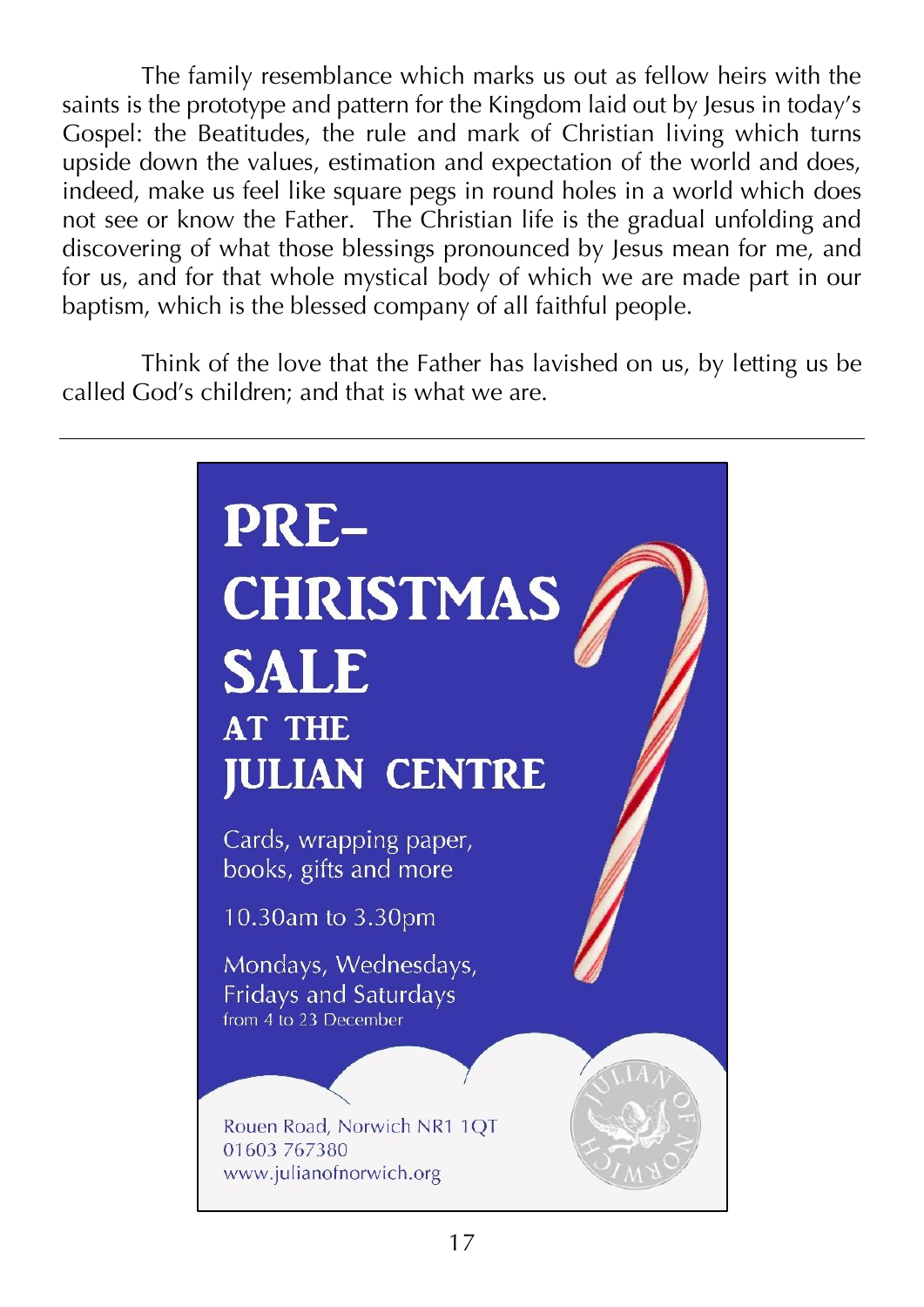# Alert, but not anxious

A homily preached by Fr Richard Stanton, Parish Priest, at the livestreamed Low Mass on the First Sunday of Advent: 29 November 2020

*Lections* Isaiah 63.16-17; 64.1, 3-8: *O that you would tear the heavens and come* I Corinthians 1.3-9: *Waiting for our Lord Jesus Christ to be revealed* St Mark 13.33-37: *You do not know when the master is coming*

#### **'Be on your guard, stay awake, because you never know when the time will come.'** (*St Mark 13.33*)

his year we have been encouraged incessantly to 'stay alert'. It was in May that the Government replaced its initial public message – 'Stay home, protect the NHS, save lives' – with the updated 'Stay alert, control his year we have been encouraged incessantly to 'stay alert'. It was in May that the Government replaced its initial public message – 'Stay home, protect the NHS, save lives' – with the updated 'Stay alert, control the vir communities, as churches: alert to physical distancing, hand hygiene, sanitising surfaces, face coverings, alert to neighbours' needs and vulnerabilities, alert to every breaking news bulletin, alert to changing tiers and protocols and guidance, alert and alert and alert to the point of exhaustion as Advent arrives with the Lord's warning: 'Stay awake!'

The invitation of this First Sunday of Advent, with which the Church begins her year, is not, however, a summons simply to fear, nervousness or anxiety, lest we be caught out in a naughtiness or through some inadvertence trip off the straight and narrow. The scriptures which we proclaim today summon us to a joyful hope in the coming for which we are asked to stay alert – we are not just to be alert for it, like a child up to no good keeping one ear out for the parent's approaching footsteps, but we are to hope for that coming, petition it with loud cries, do all we can to *hasten* it. The coming for which we wait is (as Isaiah put it in the first reading) like the coming of a father, and we are invited to hope in him, to live justly, and to be mindful of him, his demands, his mercy and his love in all that we do.

St Paul, in the epistle, reminds us that in this searching, this waiting and longing, this hoping for the fulfilment of God's purposes and the establishment of his reign in and through the stuff of our existence, now 'in bondage to decay', we have been 'enriched in so many ways' with graces and are not left destitute. Indeed, we have been given all 'the gifts of the Spirit'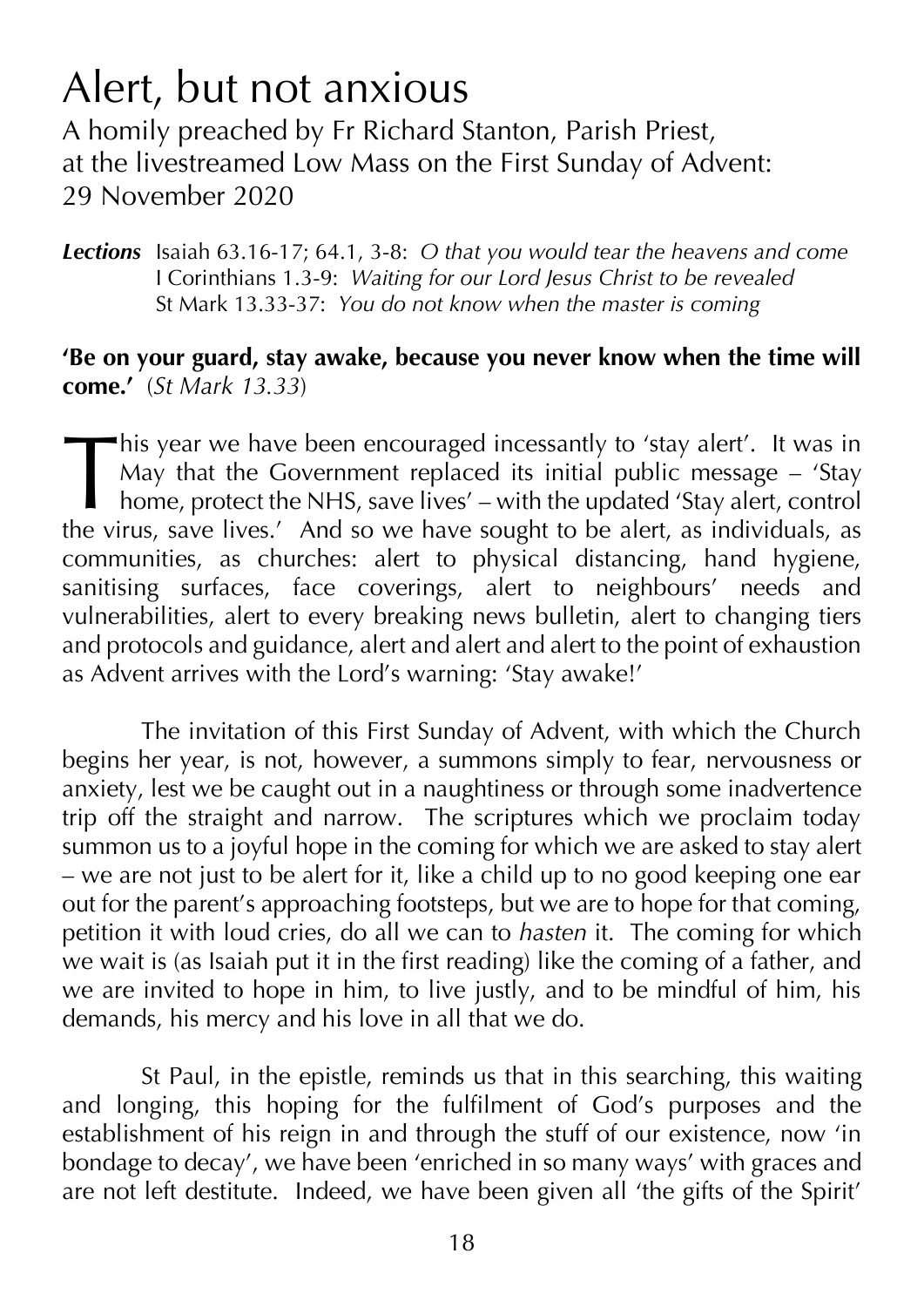while we are 'waiting for our Lord Jesus Christ to be revealed': our task is to use these gifts of the Spirit to bring forth the fruits of a people prepared, made ready for the Lord, with our hearts turned to him and filled with joyful hope.

The call of Jesus to be on guard, to stay awake and watch is not a demand for anxiety or fear; it is a summons to eager expectation. How can we allow that expectation to be rekindled in us? Might we turn the circumstances of this particular year to our advantage, as our accretions of self-defence are peeled back to permit us, in simplicity and poverty, to be counted among those whom Jesus calls blessed 'because they know their need of God'?

The Church is the community of hope and expectation, eyes straining forward into the distance and the dark night, watching for the signs of the Master's coming and ready to announce it when she sees it, to call not only the world but we ourselves to sit up and take notice that his kingdom – with its demands and priorities, strange and unusual and countercultural – really *is*  breaking in now, and that 'already on the hills the flags of dawn appear'.

In 1943, the Lutheran pastor, theologian and staunch anti-Nazi dissident Dietrich Bonhoeffer, whose reflections on the cost of discipleship are searing and profound, pondered our Advent experience in a letter from his prison cell. He wrote: 'A prison cell is like our situation in Advent: one waits, hopes, does this and that, meaningless acts, but the door is locked and can only be opened from the outside.'

In Advent we deepen our desire for the coming of the Lord, seeking to recognise as we grow into the fullness of his stature that it may mean for us the pain which growth always brings, and yet joyful because (as St Paul puts it) the God who is calling us has *already* joined us to his Son, bound us to him with bonds that even death cannot break. There is no place for anxiety here – only, perhaps, for a recognition that, unlike a prison cell with the lock only on the outside, there is a lock on *our* side too, and we must find a way to turn the key.

May these days of Advent be a blessing to us and bring us fresh consolation, stir up in us new zeal and love, and lead us to recognise the tiny advents which give opportunity for service each day, 'as we await the blessed hope, and the coming of our Saviour, Jesus Christ.'